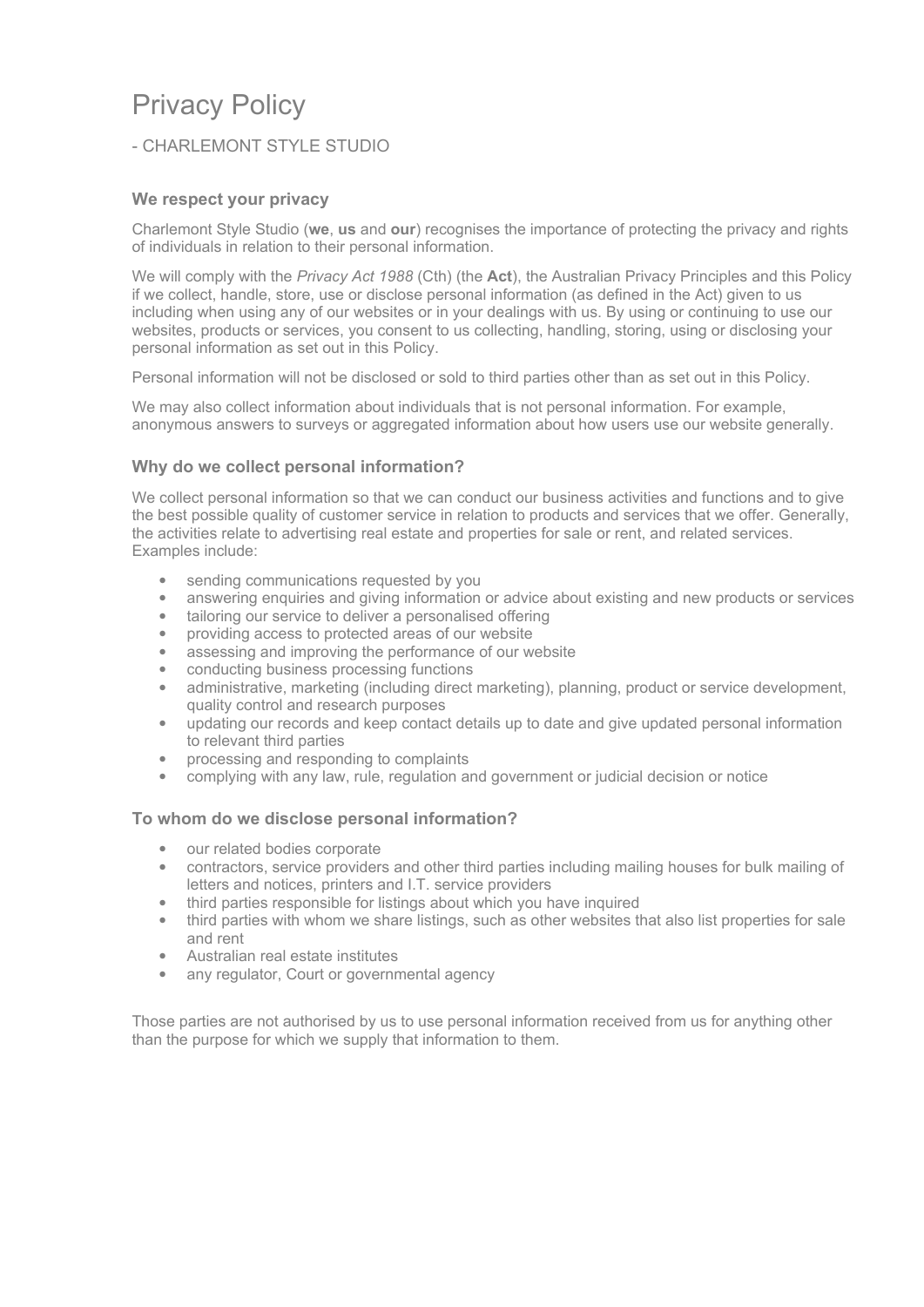# **What kind of and how do we collect personal information?**

We may collect any type of personal information (for example, name and email) but we do not collect sensitive personal information.

Where possible, we will collect personal information directly from you, for example when you:

- · use our website
- · establish an account
- email or communicate with us, including via social media
- · use our products or services

We may collect also personal information from third parties such as:

- · credit reporting bodies and law enforcement and other government agencies
- any third party that refers you to us, or refers your listing to us
- · service providers and businesses that we have partnered with to provide a product or service, including in relation to a co-branded, jointly branded or "white label" product"

When you visit our website, our server may log the following information:

- type of browser and operating system used
- · previous site/s that visited
- server's IP address
- time and date of visit
- · documents downloaded

#### **GDPR**

If the European General Data Protection Regulation ("GDPR") applies in respect of any personal information we collect about a resident of the European Economic Area, we will comply with the GDPR to the extent that it applies, but subject to our obligations under any Australian law (including the Privacy Act) or if you have expressly or impliedly waived your rights under the GDPR.

#### **Cookies and web beacons**

We may use a common feature called 'cookies' through your browser to identify your computer to our servers when you visit our website. You need to configure your browser to accept or send cookies to use the full functionality of our website. Cookies from third parties, for example banner ads, may also be used, depending on the policies of the third party suppliers of banner ads and other site add-ons. If you do not want information collected through cookies, you may be able to change the settings of your browser to refuse cookies.

Our website may also use web beacons (also known as pixel tags, spotlight tags or web bugs) to improve our understanding of site traffic, visitor behaviour, and to respond to promotional campaigns. Information collected using web beacons on our website is not linked to personal information.

#### **What happens if we can't collect your personal information?**

We may not be able to provide some of the following services:

- supply products and services to you to a certain standard or at all
- give you personalised services
- · give you information about the services that you may want, including information about discounts, sales or special promotions
- tailor the content of our website to suit your preferences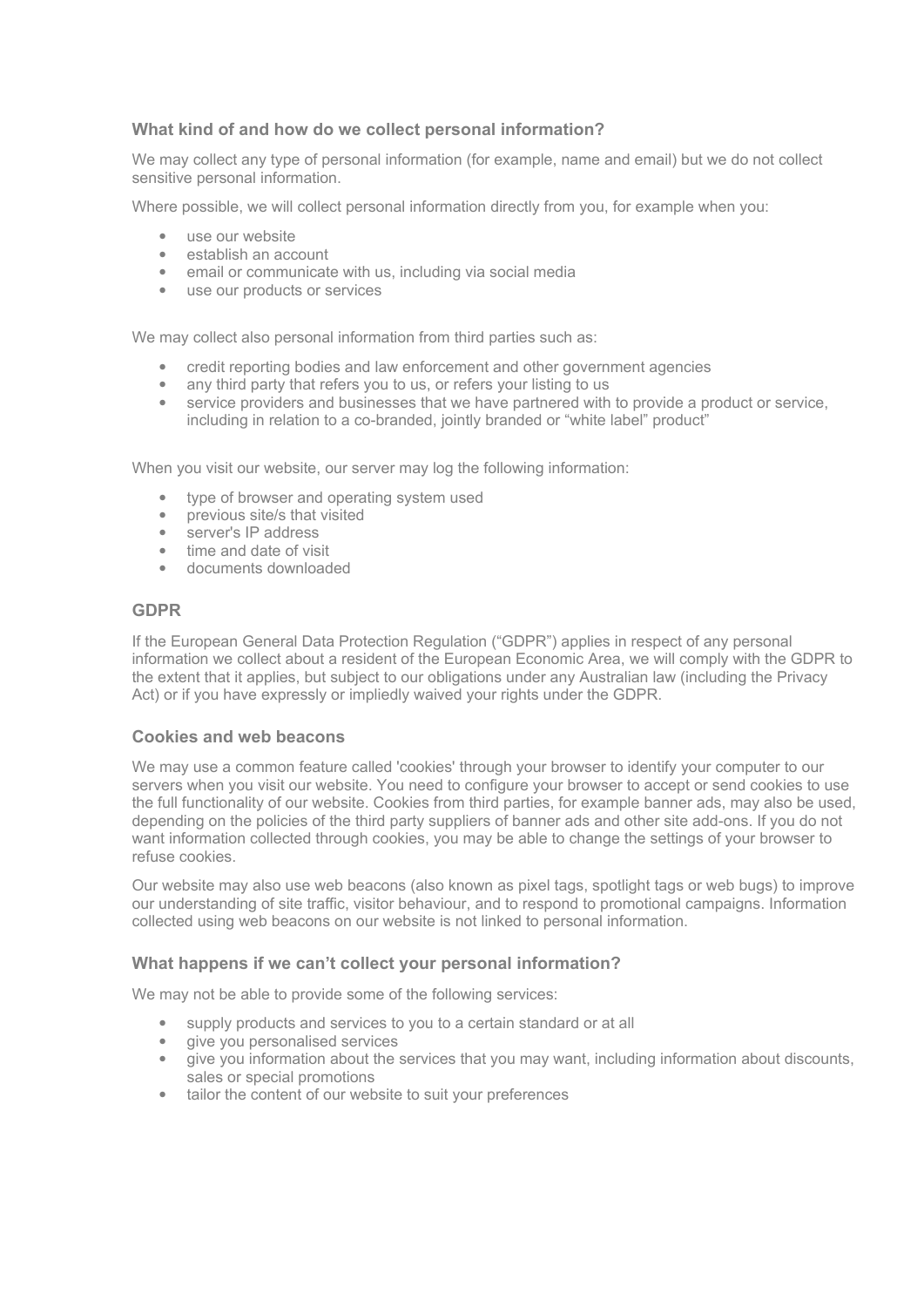# **Direct marketing**

Subject to your consent, from time to time we may use your personal information to inform you about our services, products or promotions that we think may be of interest to you. These communications are sent in various forms, including mail, SMS, email or social media, in accordance with applicable marketing laws, such as the *Spam Act 2003* (Cth). We will endeavour to use your preferred method of communication, if any, and if practical to do so.

You may at any time opt out of receiving marketing communications from us by contacting us or by using opt out facilities included with the communications and we will use reasonable endeavours to promptly remove your name from our mailing list, unless the law requires us to give you such communications.

If you consent for us to do so, we may give your personal information to third parties for the purposes of direct marketing relevant goods or services.

#### **Third party web sites**

Our website may contain links to other websites operated by third parties. We make no representations or warranties in relation to the privacy practices of any third party website and we are not responsible for the privacy policies or the content of any third party website. Third party websites are responsible for informing you about their own privacy practices.

Our properties may feature Nielsen proprietary measurement software, which will allow you to contribute to market research, like Digital Content Ratings.To learn more about the information that Nielsen software may collect and your choices with regard to it, please see the Nielsen Digital Measurement Privacy Policy at [this link.](https://priv-policy.imrworldwide.com/priv/browser/au/en/optout.html)

## **Security**

Security of personal information is important to us and we take all reasonable precautions to protect personal information from misuse, loss, unauthorised access, modification or disclosure, including:

- securing external and internal premises
- restricting access only to staff who need it to perform their day to day functions
- maintaining technology to prevent unauthorised computer access or damage to electronically stored information
- · maintaining physical security over paper records

Personal information is de-identified and destroyed when no longer needed.

The internet is not a secure environment. If you use the internet to send us any information, including your email address, it is sent at your own risk.

#### **Notifiable data breaches scheme**

If any loss, or unauthorised access or disclosure of your personal information that is likely to result in serious harm to you, we will investigate and notify you and the Australian Information Commissioner as soon as practicable, in accordance with the Act.

#### **Contacting us regarding access, correction and privacy complaints**

The privacy laws of some jurisdictions give individuals the right to access, amend or delete their personal information or, in some circumstances, to restrict or object to the processing of their personal information.

#### **We will correct inaccurate information**

Information we hold about you should be up-to-date and accurate. If personal information we hold about you is incorrect, incomplete or inaccurate, you have the right to request us to amend it.